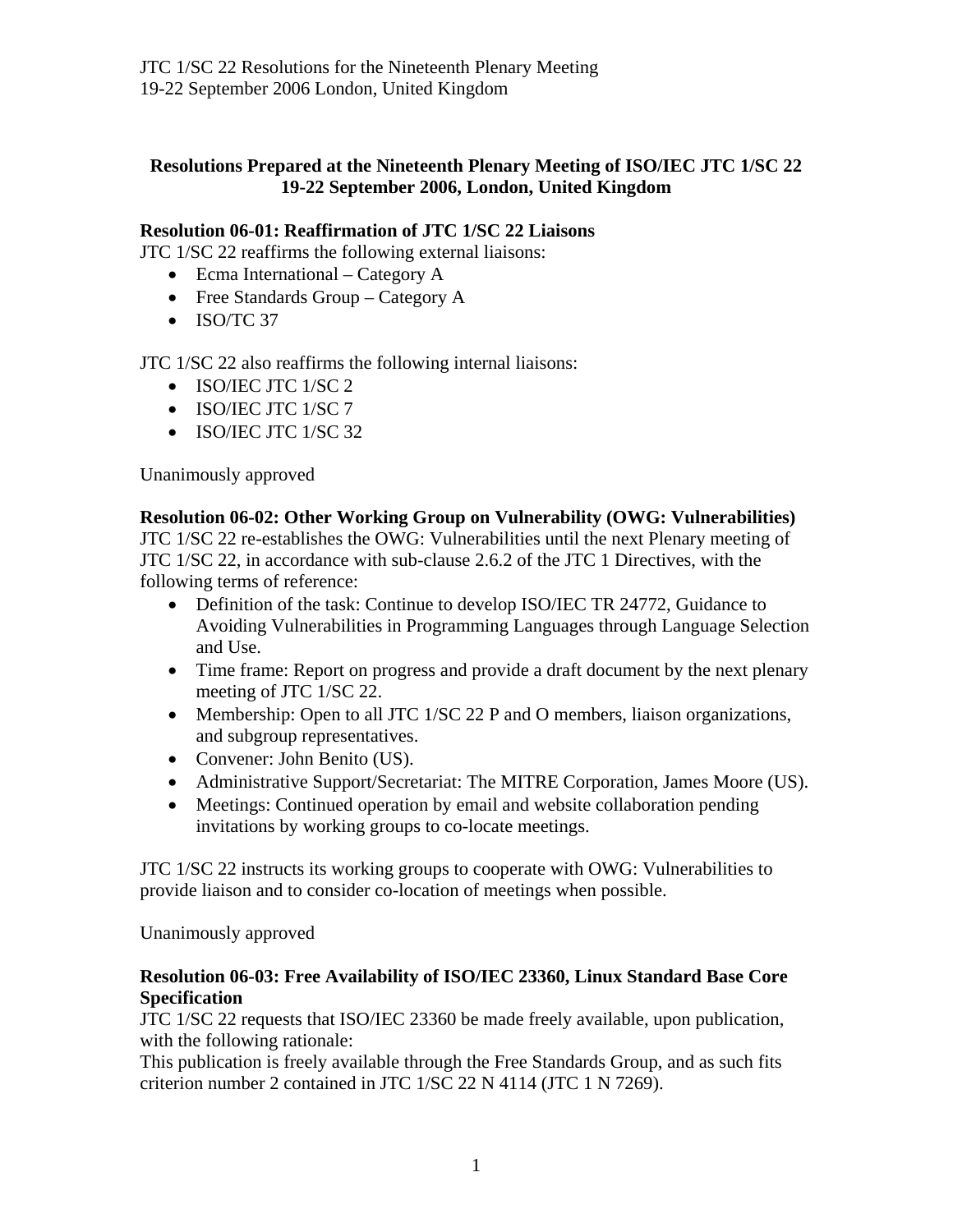JTC 1/SC 22 instructs its Secretariat to take necessary administrative actions to make this document freely available.

Unanimously approved

#### **Resolution 06-04: Free Availability of ISO/IEC TR 24715, Technical Report on the Conflicts Between the ISO/IEC 9945 (POSIX) Standard and the Linux Standard Base Specification**

JTC 1/SC 22 requests that ISO/IEC TR 24715 be made freely available, upon publication, with the following rationale:

This document describes the relationship between two ISO/IEC International Standards, and as such fits criterion number 5 contained in JTC 1/SC 22 N 4114 (JTC 1 N 7269).

JTC 1/SC 22 instructs its Secretariat to take necessary administrative actions to make this document freely available.

Unanimously approved

### **Resolution 06-05: Free Availability of ISO/IEC TR 19767: 2005, Enhanced Module Facilities in Fortran**

JTC 1/SC 22 requests that ISO/IEC TR 19767 be made freely available with the following rationale:

ISO/IEC TR 19767 is not a standalone document. It is of little use without the base document ISO/IEC 1539-1:2004. The free availability of this document will promote awareness of existing JTC 1 work and will create sales of current JTC 1 documents. JTC 1/SC 22 believes that this request falls under the rules for the selection of criteria contained in JTC 1/SC 22 N 4114 (JTC 1 N 7269).

JTC 1/SC 22 instructs its Secretariat to take necessary administrative actions to make this document freely available.

Unanimously approved

## **Resolution 06-06: Free Availability of ISO/IEC TR 24718:2005, Guide for the Use of the Ada Ravenscar Profile in High Integrity Systems**

JTC 1/SC 22 requests that ISO/IEC TR 24718 be made freely available with the following rationale:

The document is identical to University of York Technical Report YCS-2003-348, January 2003, which is freely available on the University of York website. As such ISO/IEC TR 24718 fits criterion number 2 contained in JTC 1/SC 22 N 4114 (JTC 1 N 7269).

JTC 1/SC 22 instructs its Secretariat to take necessary administrative actions to make this document freely available.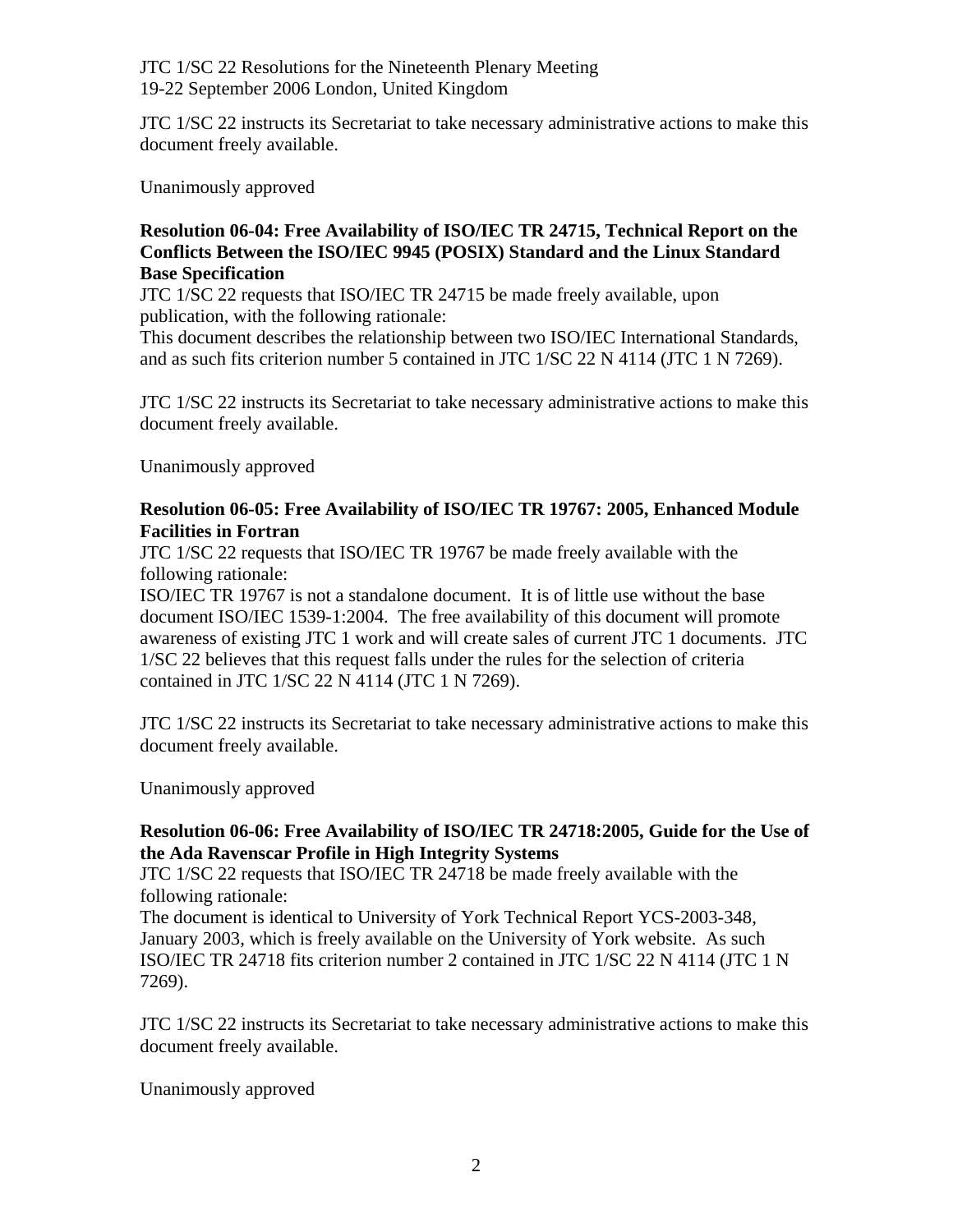## **Resolution 06-07: Free Availability of ISO/IEC TR 18037: 2004, C - Extensions to Support Embedded Processors**

JTC 1/SC 22 requests that ISO/IEC TR 18037 be made freely available with the following rationale:

ISO/IEC TR 18037 is not a standalone document. It is of little use without the base document ISO/IEC 9899:1999. The free availability of this document will promote awareness of existing JTC 1 work and will create sales of current JTC 1 documents. JTC 1/SC 22 believes that this request falls under the rules for the selection of criteria contained in JTC 1/SC 22 N 4114 (JTC 1 N 7269).

JTC 1/SC 22 instructs its Secretariat to take necessary administrative actions to make this document freely available.

Unanimously approved

## **Resolution 06-08: Free Availability of ISO/IEC TR 19769:2002, Extensions for the Programming Language C to Support New Character Data Types**

JTC 1/SC 22 requests that ISO/IEC TR 19769 be made freely available with the following rationale:

ISO/IEC TR 19769 is not a standalone document. It is useless without the base document ISO/IEC 9899:1999. The free availability of this document will promote awareness of existing JTC 1 work and will create sales of current JTC 1 documents. JTC 1/SC 22 believes that this request falls under the rules for the selection of criteria contained in JTC 1/SC 22 N 4114 (JTC 1 N 7269).

JTC 1/SC 22 instructs its Secretariat to take necessary administrative actions to make this document freely available

Unanimously approved

## **Resolution 06-09: Free Availability of ISO/IEC 10967-1:1995, Integer and Floating Point Arithmetic, ISO/IEC 10967-2:2001, Elementary Numerical Functions, ISO/IEC 19767-3: 2006, Complex Integer Floating Point Arithmetic and Complex Elementary Numeric Functions**

JTC 1/SC 22 requests that the following standards be made freely available:

- ISO/IEC 10967-1: 1995, Integer and Floating Point Arithmetic
- ISO/IEC 10967-2: 2001, Elementary Numerical Functions
- ISO/IEC 10967-3: 2006, Complex Integer Floating Point Arithmetic and Complex Elementary Numeric Functions

These standards are requested for free availability with the following rationale: The ISO/IEC 10967 series of standards provides a consistent set of specifications to ensure that processing of arithmetic data can be done in a reliable and predictable manner, consistent over different programming languages and systems.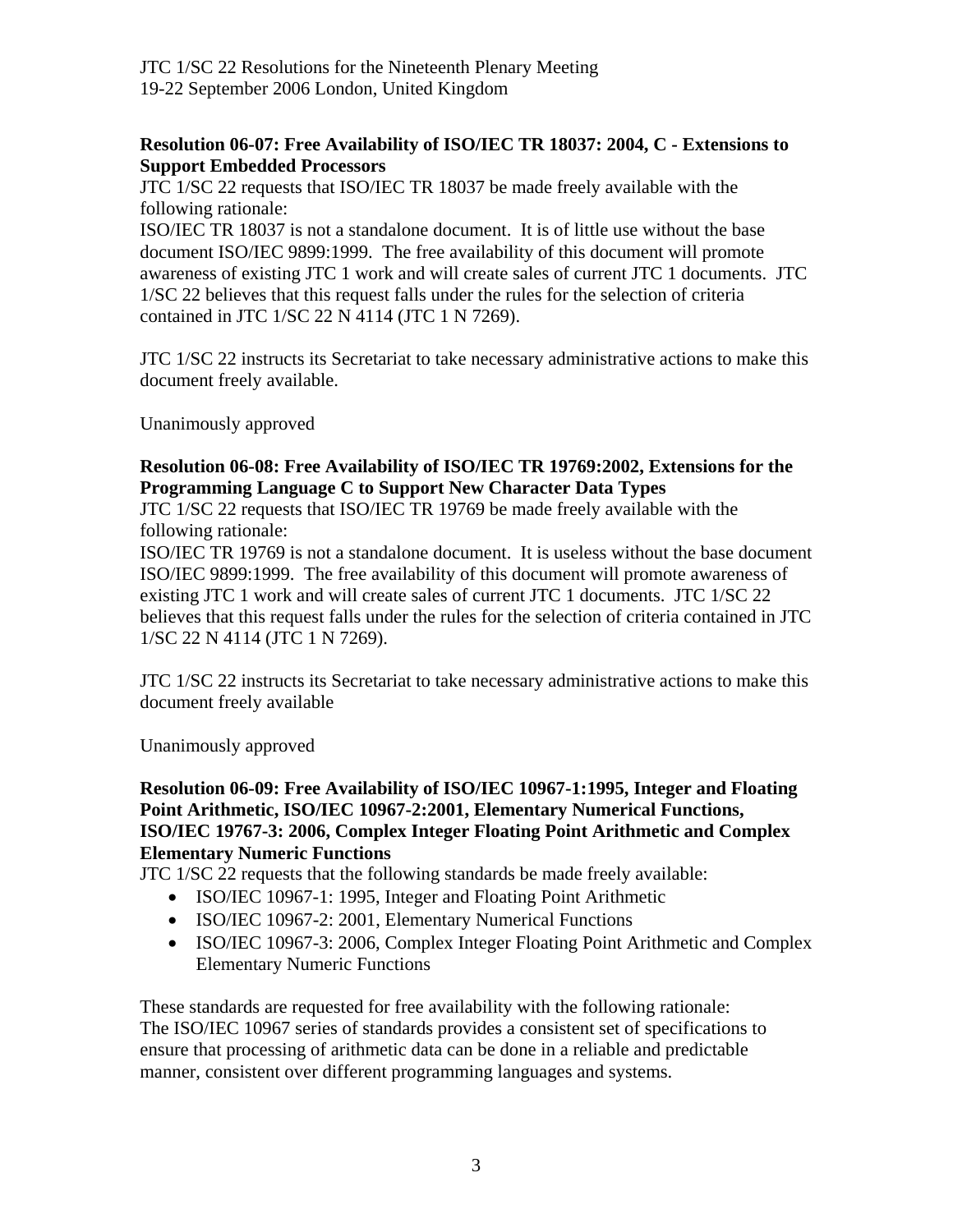The ISO/IEC 10967 series are reference models, and as such fit criterion number 6 contained in JTC 1/SC 22 N 4114 (JTC 1 N 7269).

[Note that other standards from JTC 1/SC 22 that fall in the same category (ISO/IEC 11404:1996, Language Independent Data Types and ISO/IEC 13886:1996, Language Independent Procedure Calling) are freely available.]

JTC 1/SC 22 instructs its Secretariat to take necessary administrative actions to make these documents freely available.

Unanimously approved

## **Resolution 06-10: Free Availability of JTC 1/SC 22 Standards and Technical Reports Fast-Tracked from Ecma International**

JTC 1/ SC 22 requests that the following standards and technical reports, upon publication, be made freely available:

- ISO/IEC 23270, Information technology Programming languages  $C#$
- ISO/IEC 23271, Common Language Infrastructure
- ISO/IEC TR 23272, (CLI) Information Derived From Partition IV XML File
- ISO/IEC TR 25438, (CLI) Technical Report: Common Generics
- ISO/IEC 25436, Eiffel: Analysis, Design and Programming Language

These standards and technical reports are requested for free availability with the following rationale:

Identical standards and technical reports exist in Ecma International, and are freely available on the Ecma website, and as such fit criterion number 2 contained in JTC 1/SC 22 N 4114 (JTC 1 N 7269).

JTC 1/SC 22 instructs its Secretariat to take necessary administrative actions to make these documents freely available

Unanimously approved

## **Resolution 06-11: Free Availability of ISO/IEC 13817-1:1996, Vienna Development Method – Specification Language – Part 1: Base language**

JTC 1/SC 22 requests that ISO/IEC 13817-1 be made freely available with the following rationale:

Formal definition notations and techniques can beneficially be applied in many International Standards and thereby improve their precision and avoid unintentional ambiguity. The Vienna Development Method defines a notation and semantics to enable precise system definitions to be created. It is thus not an "implementable specification" but rather something that facilitates standards development. Before this standard was complete, this notation and development method was used in ISO 8731-2: 1987, Banking – Approved algorithm for message authentication – Part 2: Message authentication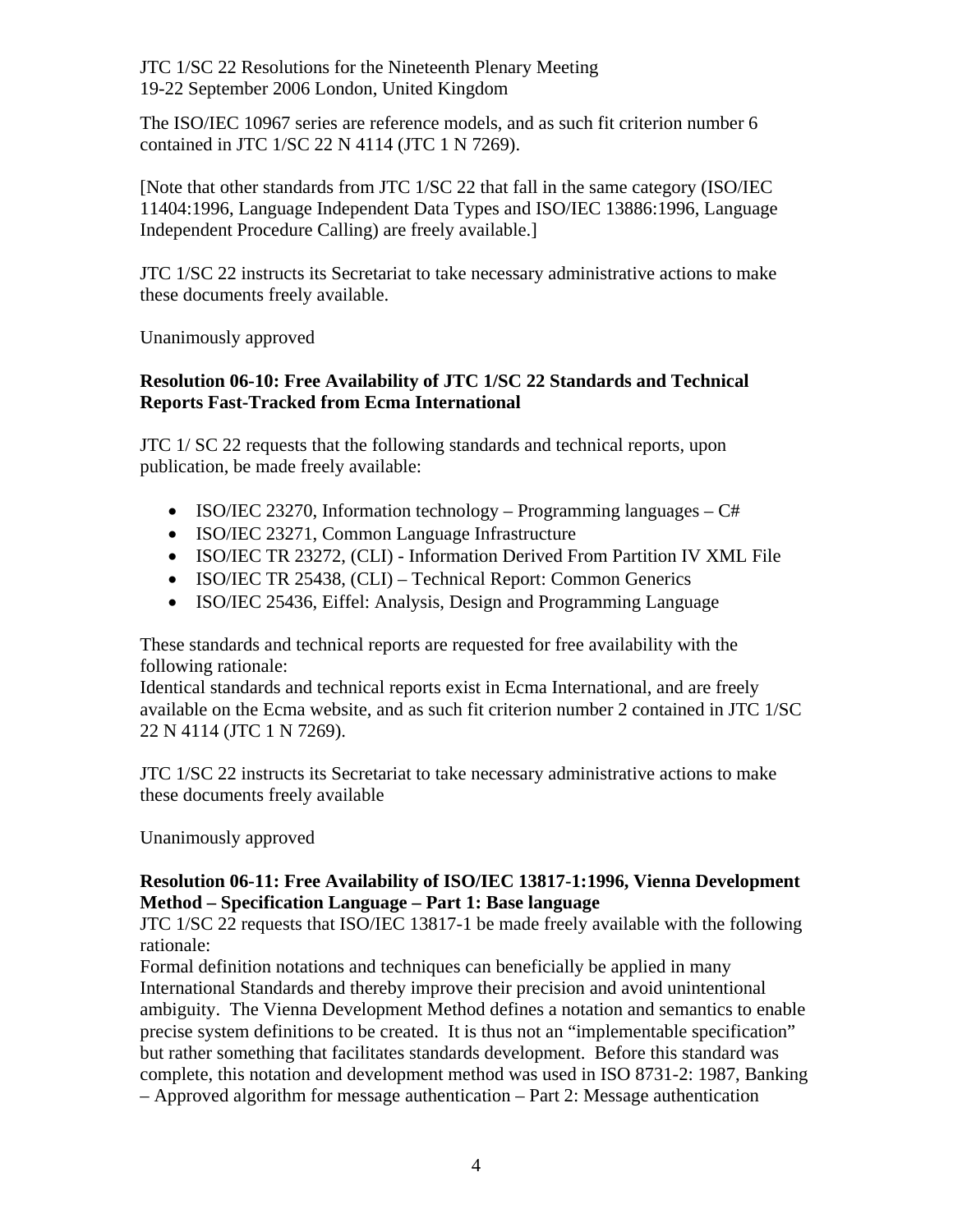algorithms. ISO/IEC 13817-1 thus satisfies criterion number 6 contained in JTC 1/SC 22 N 4114 (JTC 1 N 7269).

JTC 1/SC 22 instructs its Secretariat to take necessary administrative actions to make this document freely available.

Unanimously approved

# **Resolution 06-12: Disbandment of JTC 1/SC 22/WG 3 - APL**

Noting the absence of active projects assigned to this group for a number of years, JTC 1/SC 22 disbands JTC 1/SC 22/WG 3.

JTC 1/SC 22 thanks the members of JTC 1/SC 22/WG 3 who have contributed to the work of this group over its lifetime.

JTC 1/SC 22 assigns the maintenance of all projects currently assigned to JTC 1/SC 22/WG 3 to JTC 1/SC 22 and instructs its Secretariat to modify the JTC 1/SC 22 Programme of Work to reflect this assignment.

Approved Approval: Germany, Japan, the Netherlands, United Kingdom, United States Disapproval: none Abstention: Canada, Denmark

# **Resolution 06-13: Authorization for Concurrent CD Registration and CD Ballots**

JTC 1/SC 22 authorizes its Secretariat to conduct a concurrent ballot for CD registration and CD approval for the following:

- revision of ISO/IEC 1989:2002, Programming language COBOL
- revision of ISO/IEC 9945:2004, POSIX

upon receipt of the text from the respective Project Editor.

Unanimously approved

# **Resolution 06-14: Authorization to Initiate NP Ballot for Fortran**

JTC 1/SC 22 instructs its Secretariat to initiate a New Work Item Proposal ballot on the following proposal, with JTC 1/SC 22/WG 5 - Fortran, as the proposer:

• Type 2 Technical Report on Further Interoperability with C Language

Unanimously approved

**Resolution 06-15: Maintenance of ISO/IEC 14519:2001, Information technology - POSIX Ada Language Interfaces - Binding for System Application Programming Interface (API)**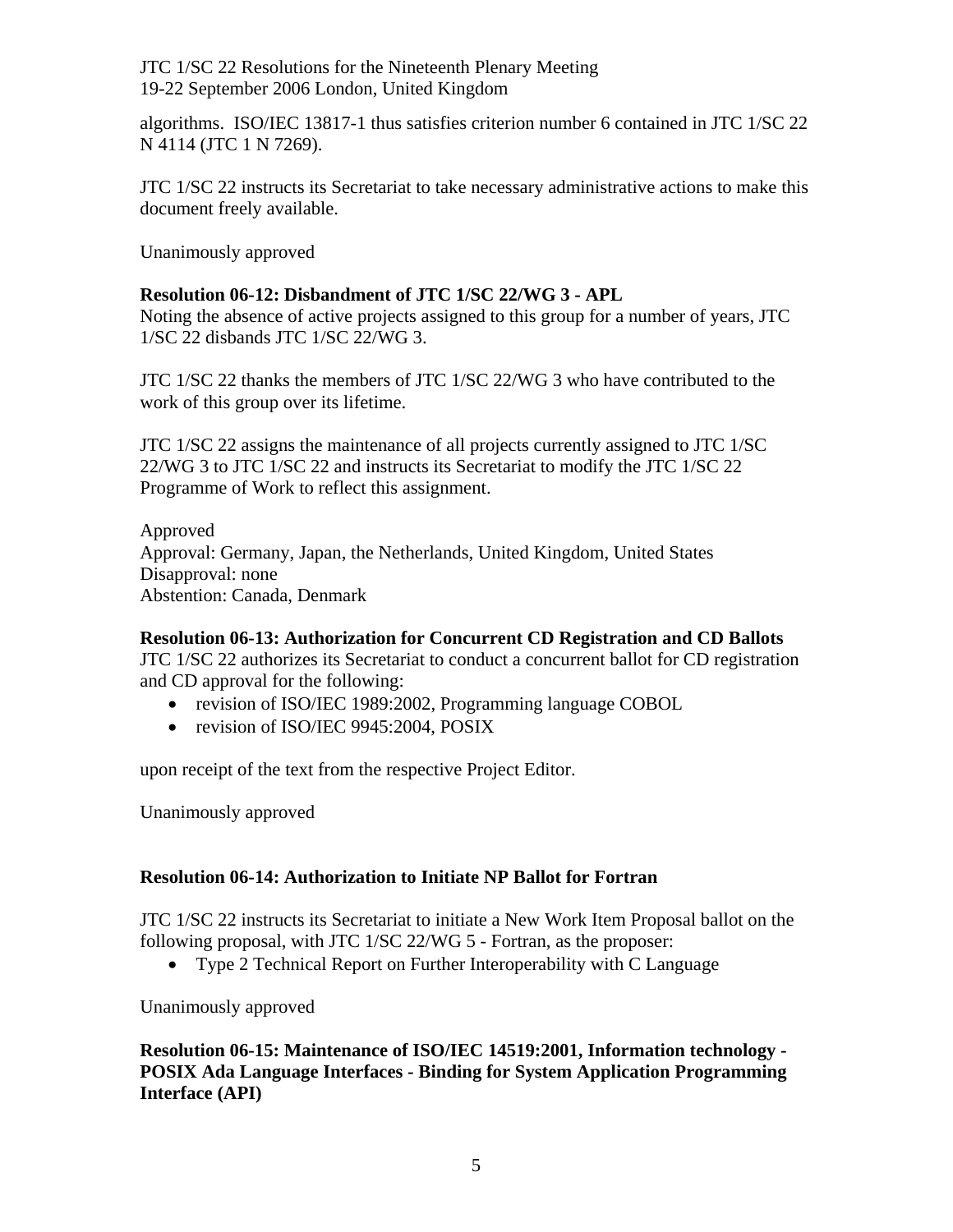Noting the current absence of any working group responsible for the maintenance of ISO/IEC 14519 and noting WG 9's offer to take responsibility, ISO/IEC JTC 1/SC 22 assigns the project to WG 9 for maintenance, with Dr. Ted Baker continuing as project editor.

Unanimously approved

## **Resolution 06-16: Changes to the JTC 1/SC 22 Programme of Work**

JTC 1/SC 22 agrees to the following changes to the JTC 1/SC 22 Programme of Work:

- Revision of ISO/IEC 15291:1999, Ada Semantic Interface Specification (ASIS)
- Revision of ISO/IEC 1539-1:2004, Programming language Fortran, Part 1: Base language
- Revision of ISO/IEC 9945: 2004 POSIX

JTC 1/SC 22 instructs its Secretariat to inform JTC 1 and ITTF that these standards are in the process of being revised.

Unanimously approved

## **Resolution 06-17: JTC 1/SC 22 Document Archive**

JTC1/SC22 notes the planned move of the JTC 1/SC 22 website to the ISO TC Server, Live Link. JTC 1/SC 22 further notes substantive issues that JTC 1/SC 22 national bodies, conveners, editors and liaisons have in accessing Live Link, specifically:

- Live Link permits no access to documents, even JTC 1/SC 22 routine administrative documents, without a user name and password, contrary to the JTC 1 Directives (Annex HA).
- access to Live Link is tightly controlled, with access only through NB's and agreement with ISO access conditions, with, in practice, no access for editors, working group members, category A liaisons and category C liaisons
- concerns raised in JTC 1/SC 22 Resolution 05-13 (specifically browser compatibility issues)

JTC 1/SC 22 notes that these restrictions make it extremely difficult for JTC 1/SC 22 members to participate effectively in standards development. JTC 1/SC 22 believes these problems will negatively impact its ability to progress its business.

JTC 1/SC 22 instructs its Secretariat to request a written response from ISO on these issues for review at the 2007 JTC 1/SC 22 Plenary.

Unanimously approved

# **Resolution 06-18: JTC 1/SC 22 Document Backup Website**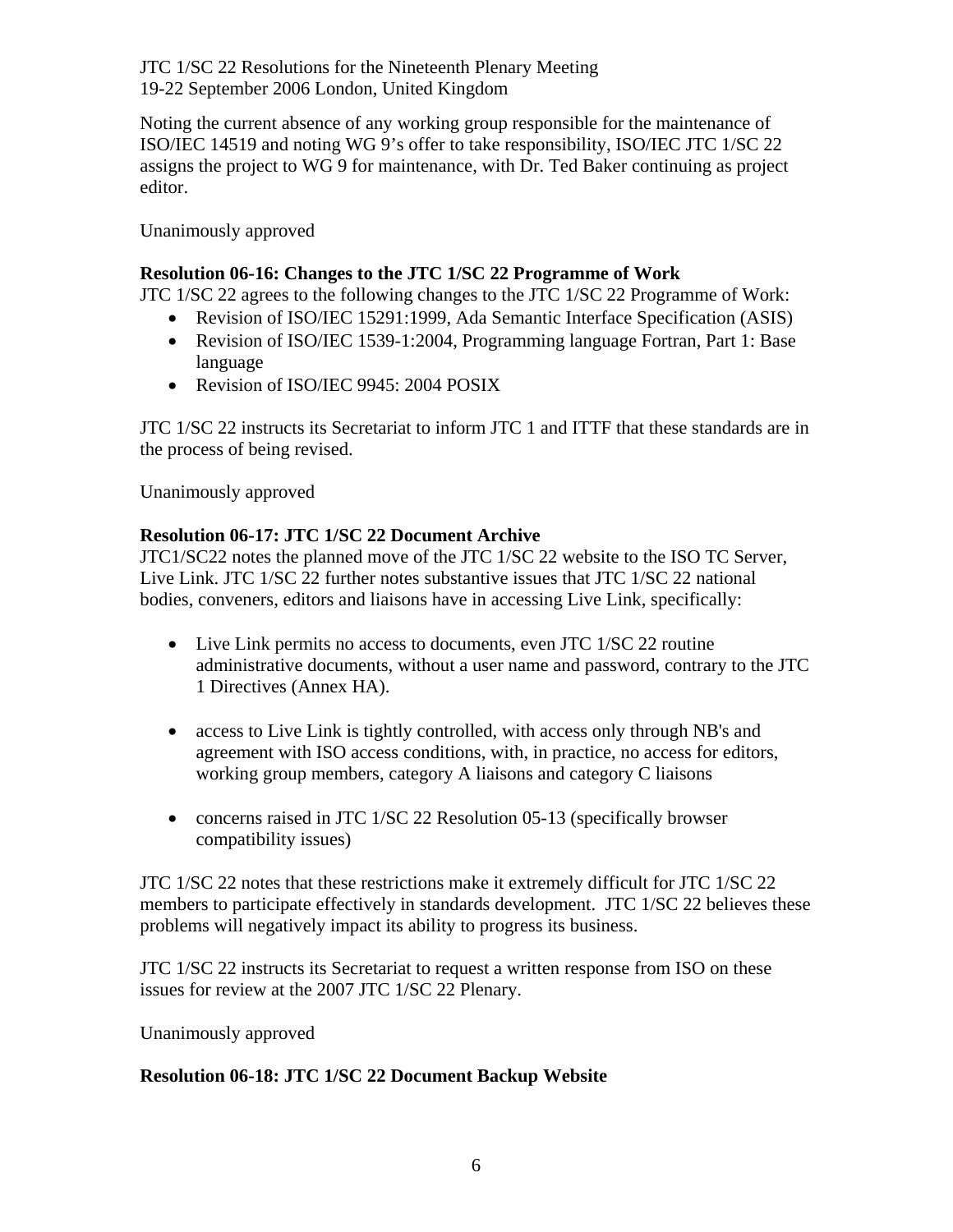JTC 1/SC 22 resolves to maintain its own backup of all JTC 1/SC 22 documents until the issues listed in Resolution 06-17 are resolved in a way that will give JTC 1/SC 22 members full access to JTC 1/SC 22 documents through Live Link. JTC 1/SC 22 requests Mr. Keld Simonsen to continue to maintain the current website as a backup to Live Link after transition and directs the JTC 1/SC 22 Secretariat to place a copy of all JTC 1/SC 22 documents on that website in addition to Live Link.

Unanimously approved

# **Resolution 06-19: Liaison Reports**

JTC 1/SC 22 reminds all JTC 1/SC 22 liaisons of their obligation to send liaison reports to the JTC 1/SC 22 Secretariat for circulation to JTC 1/SC 22 members by the announced document submission deadline for JTC 1/SC 22 Plenaries.

JTC 1/SC 22 further instructs all liaisons from JTC 1/SC 22 to other organizations to submit a copy of their liaison reports to the JTC 1/SC 22 Secretariat for circulation to JTC 1/SC 22 members for information.

JTC 1/SC 22 requests that all liaison reports should be focused on issues that directly concern JTC 1/SC 22 and should contain the rationale for the liaison for review at each JTC 1/SC 22 Plenary.

Unanimously approved

## **Resolution 06-20: Free Availability of JTC 1 Documents**

JTC 1/SC 22 has a set of technical specifications on its Programme of Work that are intended to promote trial usage of emerging technologies, the specification whereof may or may not be suitable for later inclusion in the full programming language standards. These specifications are written as "add-ons" to the programming language proper, contain no self-contained implementable specifications and can only be used in conjunction with the programming language standard to which they belong. They are intended to reach the programming community as quickly and easily as possible, and the community is asked to provide feedback as quickly as possible. In this manner these technical specifications promote the use of the full standard and help the working group to ensure that the full language standard maintains its market relevance.

Therefore the free availability of these specifications is of paramount importance for the work of JTC 1/SC 22 and for the market relevance of JTC 1 standards in general. JTC 1/SC 22 requests JTC 1 to ask its parent bodies to include this type of technical specification in the list of documents for which free availability may be granted.

Unanimously approved

# **Resolution 06-21: Membership Status of JTC 1 and its Subcommittees**

During the past year the day-to-day work of JTC 1/SC 22 was impaired by the fact that a number of letter ballots were declared invalid because not enough P-members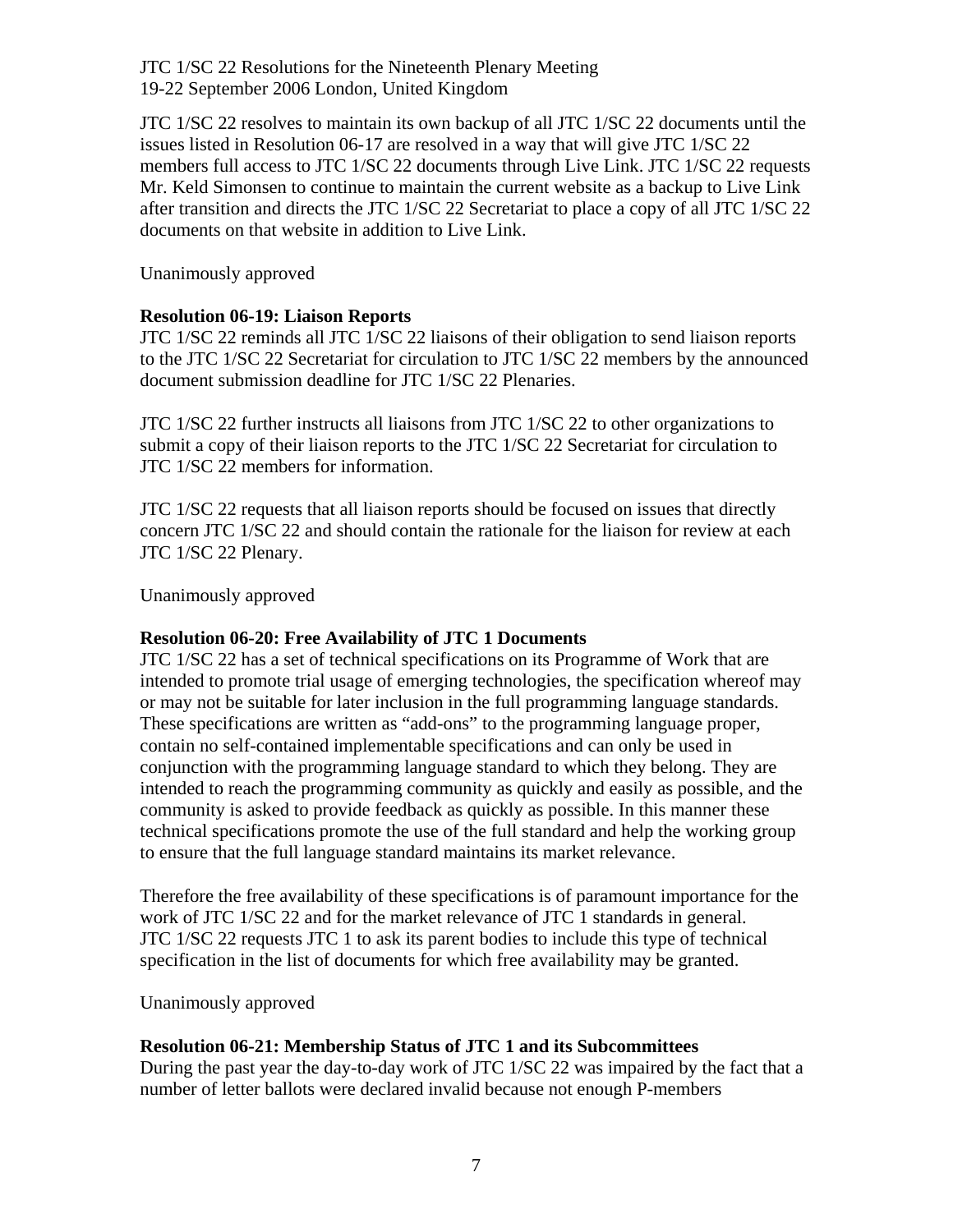participated in the ballot. JTC 1/SC 22 notes that a number of JTC 1/SC 22 P-members consistently did not vote or participate in any way. According to the JTC 1 Directives clause 3.1.3, such P-members should be removed from the list of active P-members but, despite multiple requests, ITTF did not do so until intervention from the JTC 1 Secretariat.

Therefore JTC 1/SC 22 instructs

- its Secretariat to prepare an annual report of the P-members who have failed to meet their obligations as described in clause 3.1.1 of the JTC 1 Directives and to submit this report to ITTF for action and JTC 1/SC 22 for information
- its Chair to ask ITTF to ensure timely updates of P-member lists to reflect the actual participation status of those members.

Unanimously approved

# **Resolution 06-22: Voting Requirements**

In the response to the request for input contained in JTC 1/SC 22 N 4099 (JTC 1 N 8242) regarding the 50% Voting Rule applicability to all ballots and the unsatisfactory implementation of clause 3.1.3 of the JTC 1 Directives, JTC 1/SC 22:

- notes that in the more than fifteen years of JTC 1/SC 22's existence, most ballots have received at least 40% of P-members responding, including ballots not concerning document/project progression.
- notes that the application of the 50% Voting Rule has impaired JTC 1/SC 22 work in the past two years.
- notes that a lower quorum of P-member votes would have permitted JTC 1/SC 22 work to progress without affecting its validity.
- supports the notion of a 50% or higher P-member participation rate for ballots related to standards document progression.

Therefore JTC 1/SC 22 requests that JTC 1 allow JTC 1/SC 22 to use a lower (40%) Pmember participation level for non-project related ballots for a trial period of two years.

Unanimously approved

# **Resolution 06-23: Encouragement of National Bodies**

JTC 1/SC 22 notes that requests from JTC 1 and its subcommittees are often disallowed without explanation or ignored by the parent bodies (ISO and IEC) of JTC 1 (for example: the request for free availability of Technical Reports, see JTC 1 Sendai Resolution 32). As the JTC 1/SC 22 National Bodies are also the organizations that form the relevant decision making bodies within ISO and IEC, JTC 1/SC 22 National Bodies are therefore encouraged to identify and address their representatives within the ISO and IEC bodies to ensure that all levels of the NB organization present a consistent point of view.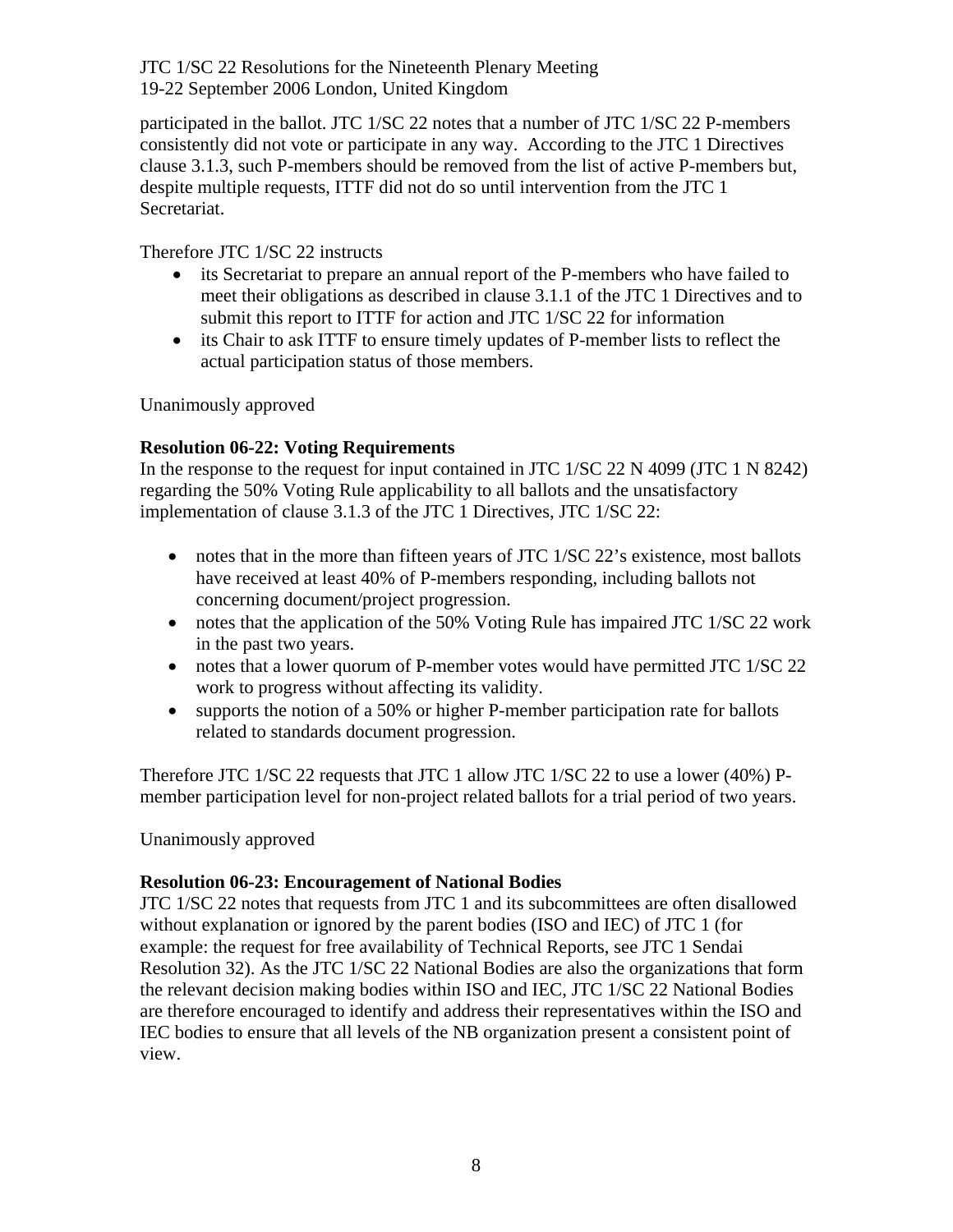[The relevant ISO body is the ISO Technical Management Board (TMB); the relevant IEC body is the IEC Standardization Management Board (SMB).]

Unanimously approved

# **Resolution 06-24: ITTF and JTC 1/SC 22 Issues**

JTC 1/SC 22 instructs its Chair to discuss the following outstanding resolutions from the 2005 JTC 1/SC 22 Plenary with ITTF:

- JTC 1/SC 22 Resolution 05-01 requests that all documents approved for free availability should be listed as so on the ISO On-Line Store
- JTC 1/SC 22 Resolution 05-06 describes the following process by which Project Editors and ITTF Editors can work together to modify JTC 1/SC 22 texts:
	- 1. The project editor sends the approved format file (currently PDF) together with any additional source files necessary for ITTF to note and verify changes.
	- 2. The ITTF lists the changes it requires.
	- 3. The project editor constructs a new approved format and source files and sends them.
	- 4. Steps 2. and 3. are repeated until no changes are needed.
	- This process has not yet been accepted by ITTF.
- JTC 1/SC 22 Resolution 05-16 requests that the ISO/IEC 9945 standard series be packaged as a single POSIX package for sale in the ISO On-Line Store
- That a clarification document outlining the requirements for free availability be created.

JTC 1/SC 22 instructs its Chair to report on these topics no later than the 2007 JTC 1/SC 22 Plenary.

Unanimously approved

# **Resolution 06-25: Standards for 2007 Periodic Review**

JTC 1/SC 22 recommends to JTC 1 that at the end of their 5-year review period, the following standards be confirmed:

- ISO/IEC 13568:2002, Information technology Z formal specification notation Syntax, type system and semantics
- ISO/IEC 16262: 2002, Information technology ECMAScript language specification
- ISO/IEC 15145:1997, Information technology Programming languages FORTH

JTC 1/SC 22 recommends to JTC 1 that at the end of its 5-year review period, the following standard be withdrawn:

• ISO/IEC 20970:2002, Information technology – Programming languages, their environments and system software interfaces – JEFF file format

[The organization that submitted this Publicly Available Specification is no longer in existence, and ISO/IEC rules prevent it from being stabilized.]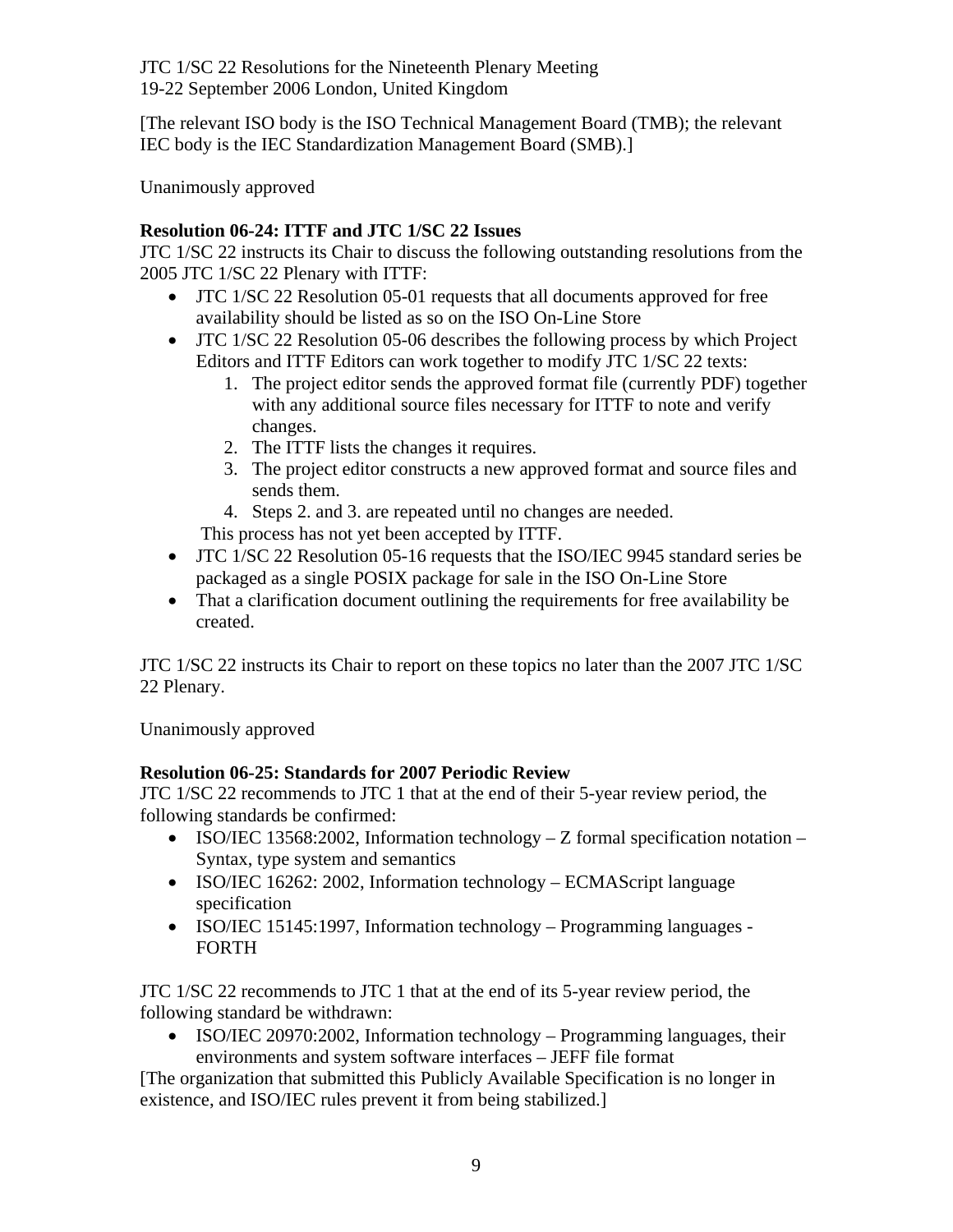JTC 1/SC 22 notes that the following standards are undergoing revision and should be removed from the 2007 Periodic Review:

- ISO/IEC 13816:1997, Information technology Programming languages, their environments and system software interfaces – Programming language ISLISP
- ISO/IEC 1989:2002, Information technology Programming languages COBOL

Unanimously approved

### **Resolution 06-26: Officer Appointments and Re-Appointments**

JTC 1/SC 22 approves the following Working Group Convener re-appointments:

- James W. Moore (US), WG 9 Ada
- Roger Scowen (UK), WG 19 Formal Specification Languages

JTC 1/SC 22 approves the following Working Group Convener appointment, upon receipt of US endorsement:

• Ann Bennett (US), WG  $4 - \text{COBOL}$ 

Unanimously approved

#### **Resolution 06-27: Cancellation of the Revision of ISO/IEC 15897, Procedures for Registration of Cultural Elements**

JTC 1/SC 22 cancels the revision of ISO/IEC 15897, and instructs its Secretariat to inform ITTF of this decision.

#### **Approval: Germany, Japan, the Netherlands, United Kingdom, United States Disapproval: Canada, Denmark Abstention: None**

## **Resolution 06-28: Transfer of ISO/IEC 15897, Procedures for the Registration of Cultural Elements, to JTC 1/SC 35**

JTC 1/SC 22, noting JTC 1/SC 35 Resolution 13: 2006, Provisional acceptance of transfer of ISO/IEC 15897 maintenance to SC 35, informs JTC 1/SC 35 that JTC 1/SC 22 has now cancelled the revision of this standard. JTC 1/SC 22 instructs its Secretariat to cooperate with the Secretariat of JTC 1/SC 35 in the transfer of the maintenance of this standard.

Unanimously approved

## **Resolution 06-29: Contact Information for JTC 1/SC 22 National Bodies and Work Group Experts**

JTC 1/SC 22 instructs its Secretariat to distribute the JTC 1/SC 22 email distribution list to all JTC 1/SC 22 Working Group Conveners so that they may contact National Bodies and remind them to vote on pertinent ballots.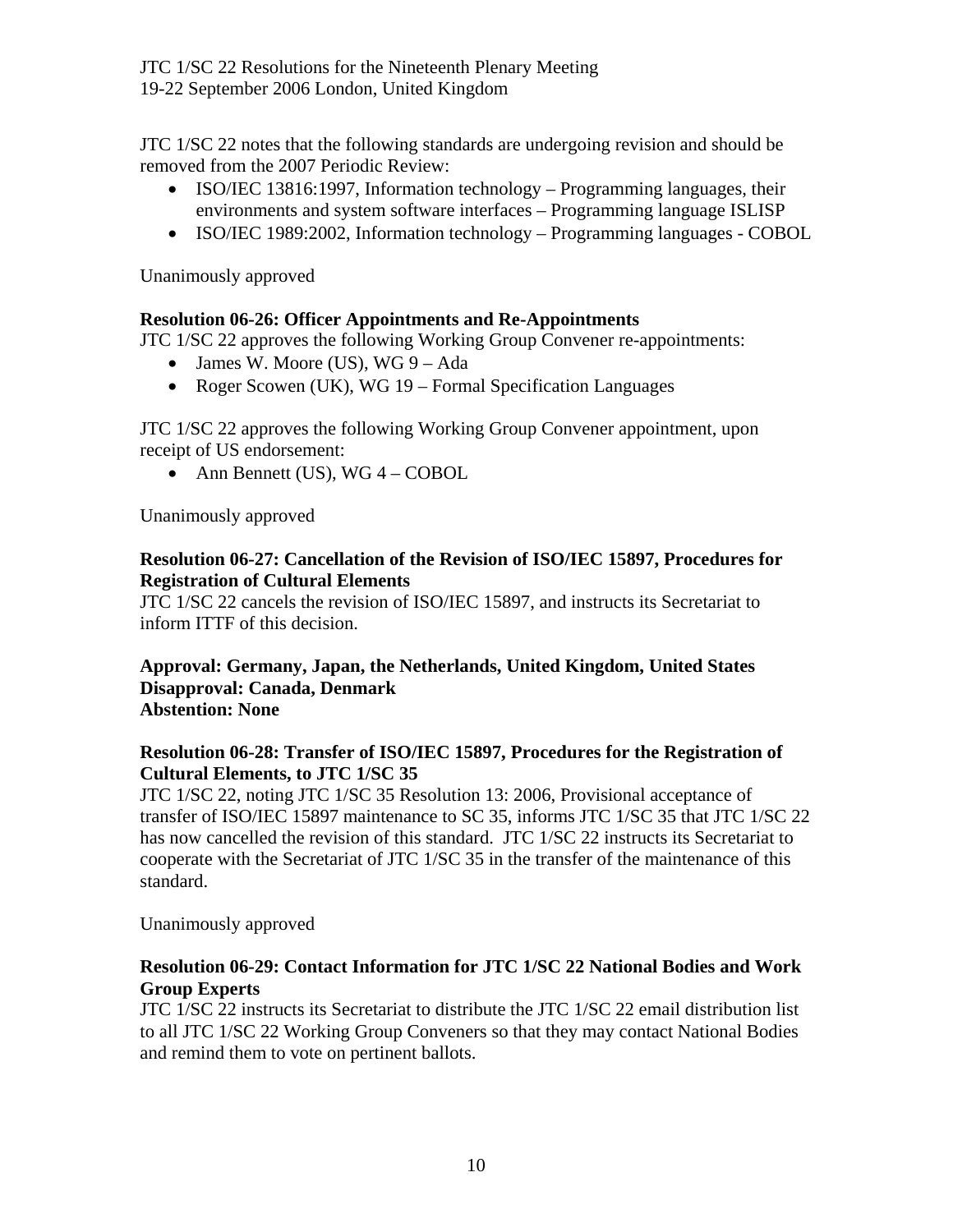JTC 1/SC 22 further instructs its Secretariat to contact all JTC 1/SC 22 National Bodies on an annual basis to request copies of their rosters of technical experts nominated to JTC 1/SC 22 Working Groups.

Unanimously approved

## **Resolution 06-30: Live Link as an Archival Tool**

JTC 1/SC 22 requests Jonathan Hodgson, with the aid of Stephen Michell and Barry Hedquist, to prepare by 15 October 2006 a summary of the breakout committee discussion on the functionality of Live Link as an archival tool for JTC 1/SC 22. This document shall be submitted to the JTC 1/SC 22 Secretariat for circulation to JTC 1/SC 22 for a 30 day review and comment period for final submission as a contribution for the March 2007 meeting of the JTC 1 Special Working Group on Directives.

Unanimously approved

## **Resolution 06-31: JTC 1 Directives Annexes I and J**

In response to the request from JTC 1 (SC 22 N 4097 (JTC 1 N 8244)) for input on the implementation and usefulness of Annexes I (Interoperability) and J (API Standardization) of the JTC 1 Directives, JTC 1/SC 22 recommends that they remain in their present form.

# **Approval: Denmark, Germany, Japan, the Netherlands, United Kingdom, United States Disapproval: None Abstention: Canada**

## **Resolution 06-32: Use of Open Document Format (ODF)**

JTC 1/SC 22, noting the approval of ISO/IEC 26300, Open Document Format for Office Applications (OpenDocument) v1.0, as an international standard, requests that JTC 1 add an additional column to Annex HE of the JTC 1 Directives outlining the appropriate usage of the ODF formats. JTC 1/SC 22 also requests that ITTF include ODF as an acceptable document format for publication.

JTC 1/SC 22 instructs its Secretariat to submit this resolution to the JTC 1 Secretariat for addition to the 2006 JTC 1 Plenary agenda for discussion.

Unanimously approved

# **Resolution 06-33: JTC 1/SC 22 Plenary for 2007**

JTC 1/SC 22 thanks Singapore for its generous offer to host the 2007 Plenary and is pleased to accept the offer. The Plenary is scheduled during the week of 24 September 2007.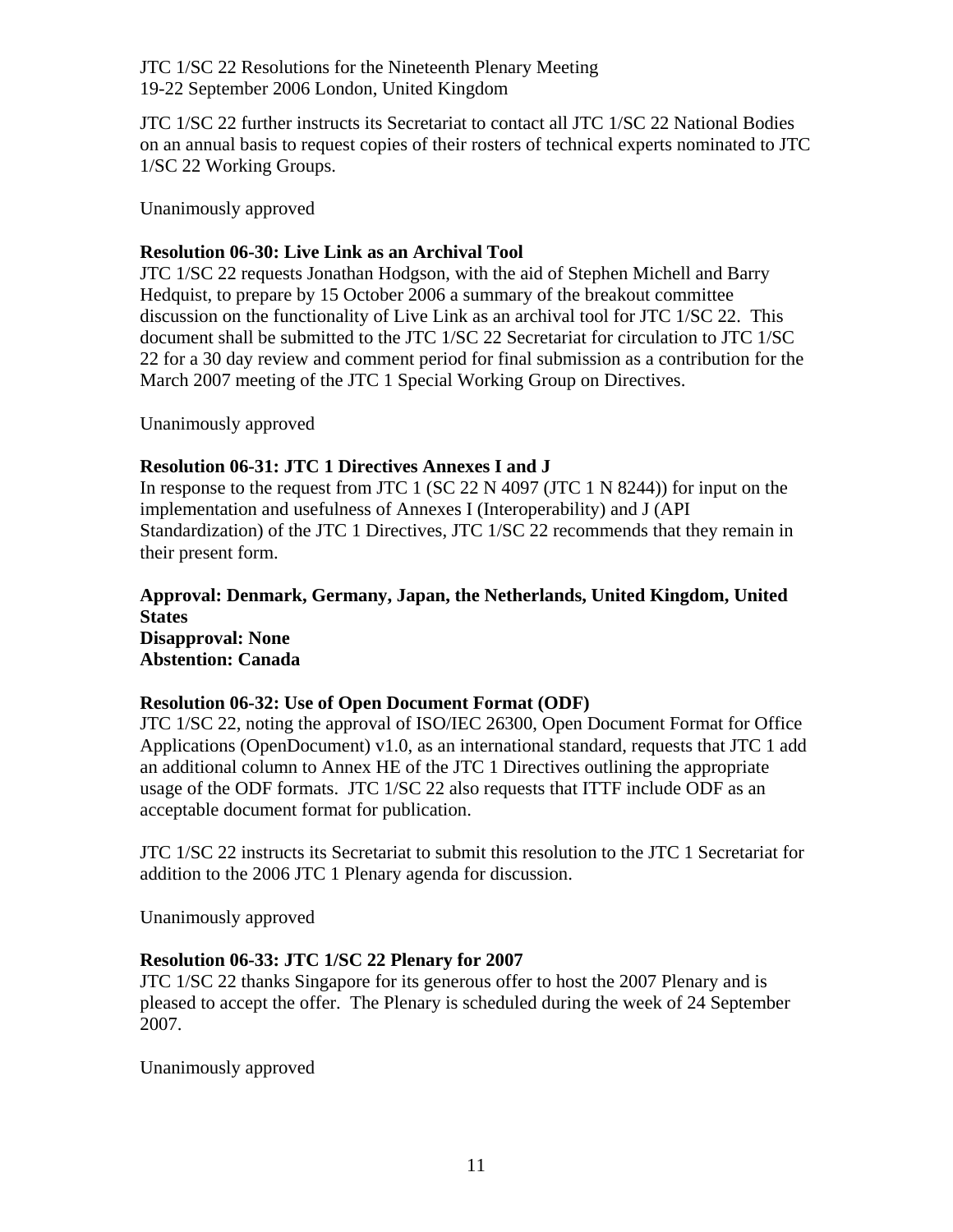### **Resolution 06-34: JTC 1/SC 22 Representative to the JTC 1 Study Group on Web Services**

JTC 1/SC 22 appoints Marc Küster (DE) as its representative and Keld Simonsen (DK) as its alternate representative to the JTC 1 Study Group on Web Services and instructs its Secretariat to inform JTC 1 of this appointment.

Unanimously approved

### **Resolution 06-35: JTC 1 Study Group on Vocabulary**

JTC 1/SC 22, noting the lack of volunteers in JTC 1/SC 22, instructs its Chair to inform JTC 1 that JTC 1/SC 22 will no longer participate in the work of this study group.

Unanimously approved

#### **Resolution 06-36: Appreciation: Convener of JTC 1/SC 22/WG 3 – APL**

JTC 1/SC 22 expresses its gratitude to the convener of JTC 1/SC 22/WG 3 - APL, Mr. Lee Dickey, for his many years of service as convener of the group.

Unanimously approved

#### **Resolution 06-37: Appreciation: Convener of the Break-out Session #1**

JTC 1/SC 22 expresses its gratitude to the convener of the Break-out Session #1, John Benito, for his leadership of the group.

Unanimously approved

#### **Resolution 06-38: Appreciation: Convener of the Break-out Session #2**

JTC 1/SC 22 expresses its gratitude to the convener of the Break-out Session #2, Jonathan Hodgson, for his leadership of the group.

Unanimously approved

#### **Resolution 06-39: Appreciation: Convener of JTC 1/SC 22/Other Working Group on Vulnerability (OWG: Vulnerabilities)**

JTC 1/SC 22 expresses its gratitude to the convener of JTC 1/SC 22/OWG: Vulnerabilities, Jim Moore, for his outstanding and energetic leadership in the initiation of the OWG.

Unanimously approved

#### **Resolution 06-40: Appreciation: Roger Scowen**

JTC 1/SC 22 expresses its gratitude to Roger Scowen for his extensive work on the JTC 1 Study Group on Vocabulary and his assistance to the Canadian Translation Bureau.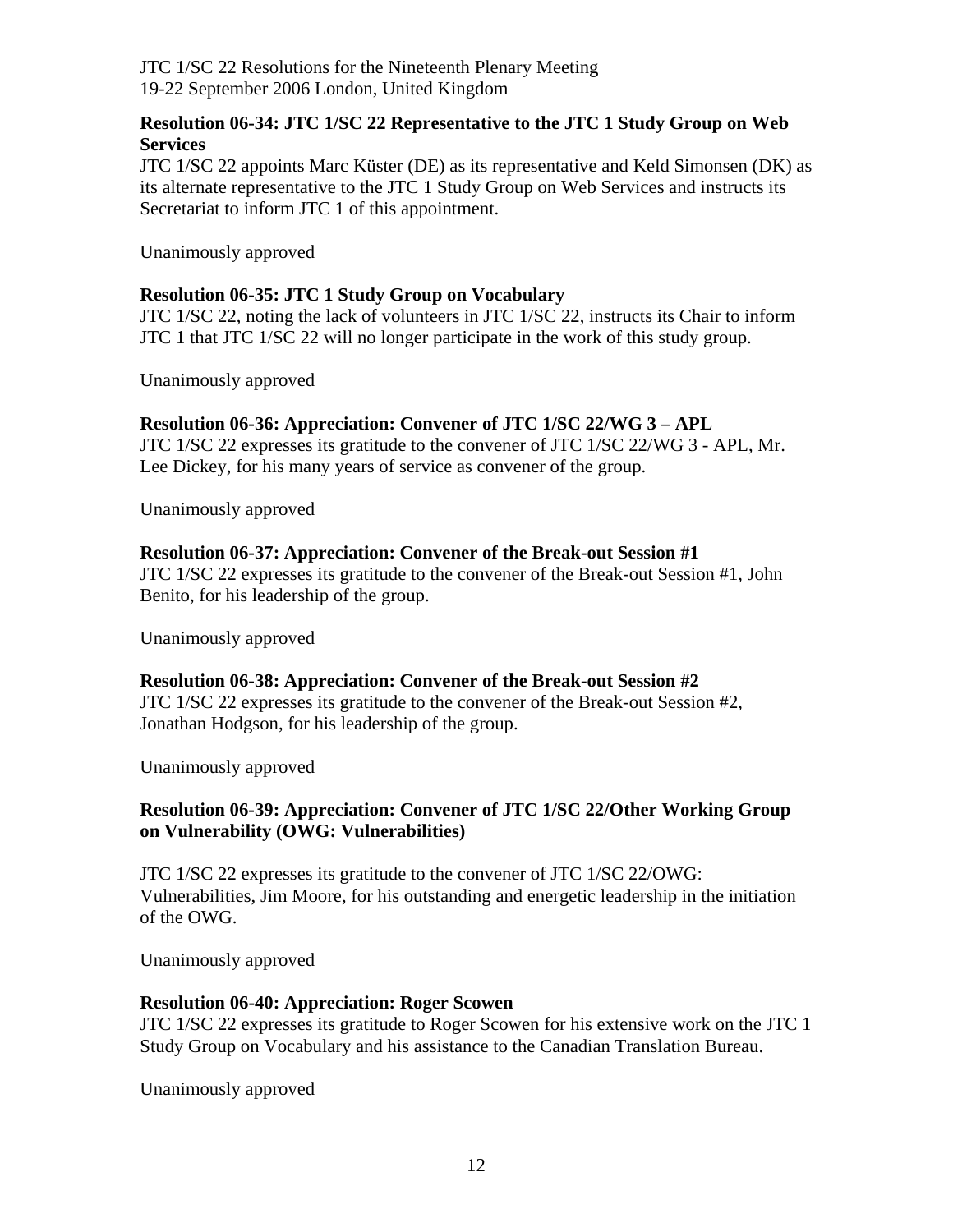#### **Resolution 06-41: Appreciation: Convener of JTC 1/SC 22/WG 4 - COBOL**

JTC 1/SC 22 expresses its gratitude to the convener of JTC 1/SC 22/WG 4, Charles Stevens, for his leadership of the group.

Unanimously approved

#### **Resolution 06-42: Appreciation: Web Master**

JTC 1/SC 22 expresses its gratitude to Keld Simonsen and the Engineering College of Copenhagen for providing on-going web support.

Unanimously approved

#### **Resolution 06-43: Acclamation: Meeting Host**

JTC 1/SC 22 expresses its gratitude to BSI for hosting this meeting and providing excellent meeting facilities.

Further, JTC 1/SC 22 expresses its gratitude to Sun Microsystems and Microsoft UK for achieving a sufficient head of steam to entertain us and hosting a fantastic dinner.

JTC 1/SC 22 also expresses its gratitude to Jon Diamond for arranging this meeting and wishes him well in his retirement.

Unanimously approved

## **Resolution 06-44: Acclamation: JTC 1/SC 22 Chair**

JTC 1/SC 22 expresses its gratitude to its Chair, John Hill, for once again providing excellent leadership of the group.

Unanimously approved

#### **Resolution 06-45: Acclamation: Drafting Committee**

JTC 1/SC 22 notes with gratitude the endless hours of devotion to their task expended by Ms. Seitz and Messrs Reid, Michell, Stoughton and Kurokawa to prepare these resolutions, and once again manage to snatch thanks from an otherwise thankless task.

Unanimously approved

## **Resolution 06-46: Acknowledgement: Participants in the Break-out Session #1**

JTC 1/SC 22 thanks the following members for their participation in the Break-out Session #1: Nick Stoughton, Rex Jaeschke, Barry Hedquist, Willem Wakker, Randy Marques, Taiichi Yuasa, Jonathan Hodgson, Jeff Cousins, Roger Scowen, John Reid, Toshiaki Kurokawa, Shizuo Goto, Kiyoshi Ishihata, John Hill, Marc Küster, Andrew Josey, Keld Simonsen, Jim Moore and Stephen Michell